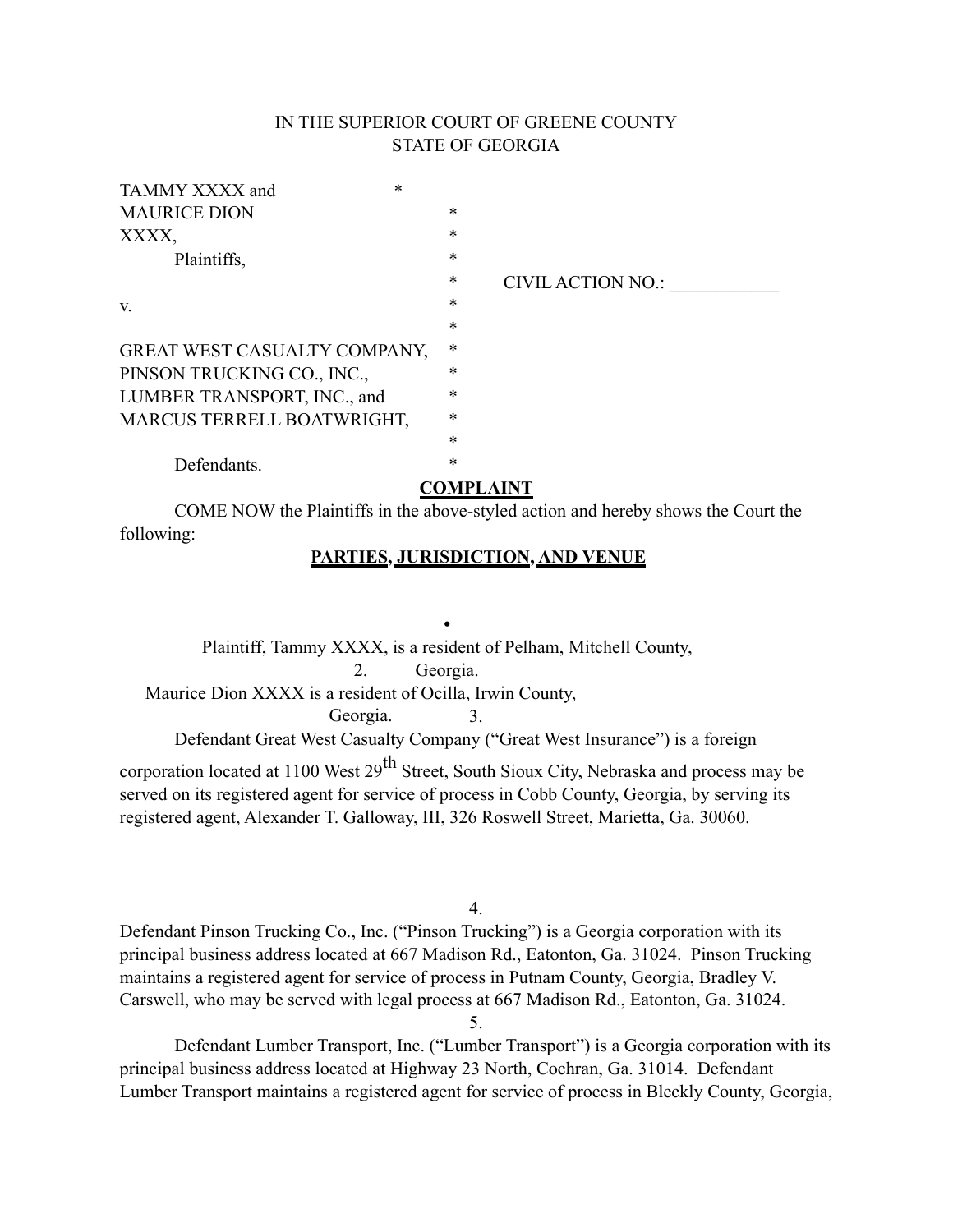Roy E. Hamrick, who may be served with legal process at Highway 23 N, Cochran, Ga. 31014.

6.

Defendant Marcus Terrell Boatwright is a resident of White Plains, Greene County, Georgia with a last known residence address of 1361 Shlia Road, White Plains, Green County, Georgia 30678, where he may be served with legal process.

7.

On August 8, 2011 Defendant Boatwright caused injuries to the Plaintiffs when he slammed the tractor-trailer he was driving into the rear of several vehicles that were stopped for construction work on Ga. Highway 32 in Irwin County, Georgia at approximately 1:14 p.m. Defendant Boatwright was a tractor-trailer for his employers, Pinson Trucking and Lumber Transport at the time of the wreck. The rig Defendant Boatwright was driving was insured by Great West Insurance.

8.

The claims asserted by Plaintiffs against Defendants in this civil action arise out of the collision described in the preceding paragraph.

9.

Defendant Great West is subject to the jurisdiction of this Court because it transacts business and has sufficient minimum contacts within the State of Georgia.

10.

Defendant Pinson Trucking is subject to the jurisdiction of this Court because it is authorized to and does transact business in the State of Georgia.

11.

Defendant Lumber Transport is subject to the jurisdiction of this Court because it is authorized to and does transact business in the State of Georgia.

12.

Defendant Boatwright is subject to the jurisdiction of this Court because he is a resident of Georgia.

## 13.

Venue is proper in this Court with respect to Defendant Great West Insurance pursuant to O.C.G.A. § 9-10-93, O.C.G.A. § 33-4-1, and/or O.C.G.A. § 46-7-12.

14.

Venue is proper in this Court with respect to Defendant Pinson Trucking because it has its registered agent for service of process in Putnam County, Georgia.

## 15.

Venue is proper in this Court with respect to Defendant Lumber Transport because it is a joint tortfeasor with Pinson Trucking.

## 16.

Venue is proper with respect to Defendant Boatwright because he is a joint tortfeasor with Defendant Pinson Trucking.

## **OPERATIVE FACTS**

## 17.

At approximately 1:14 p.m. on August 8, 2011, Plaintiffs XXXX and XXXX, in two separate vehicles, were sitting stopped in construction traffic on Ga. Hwy. 32.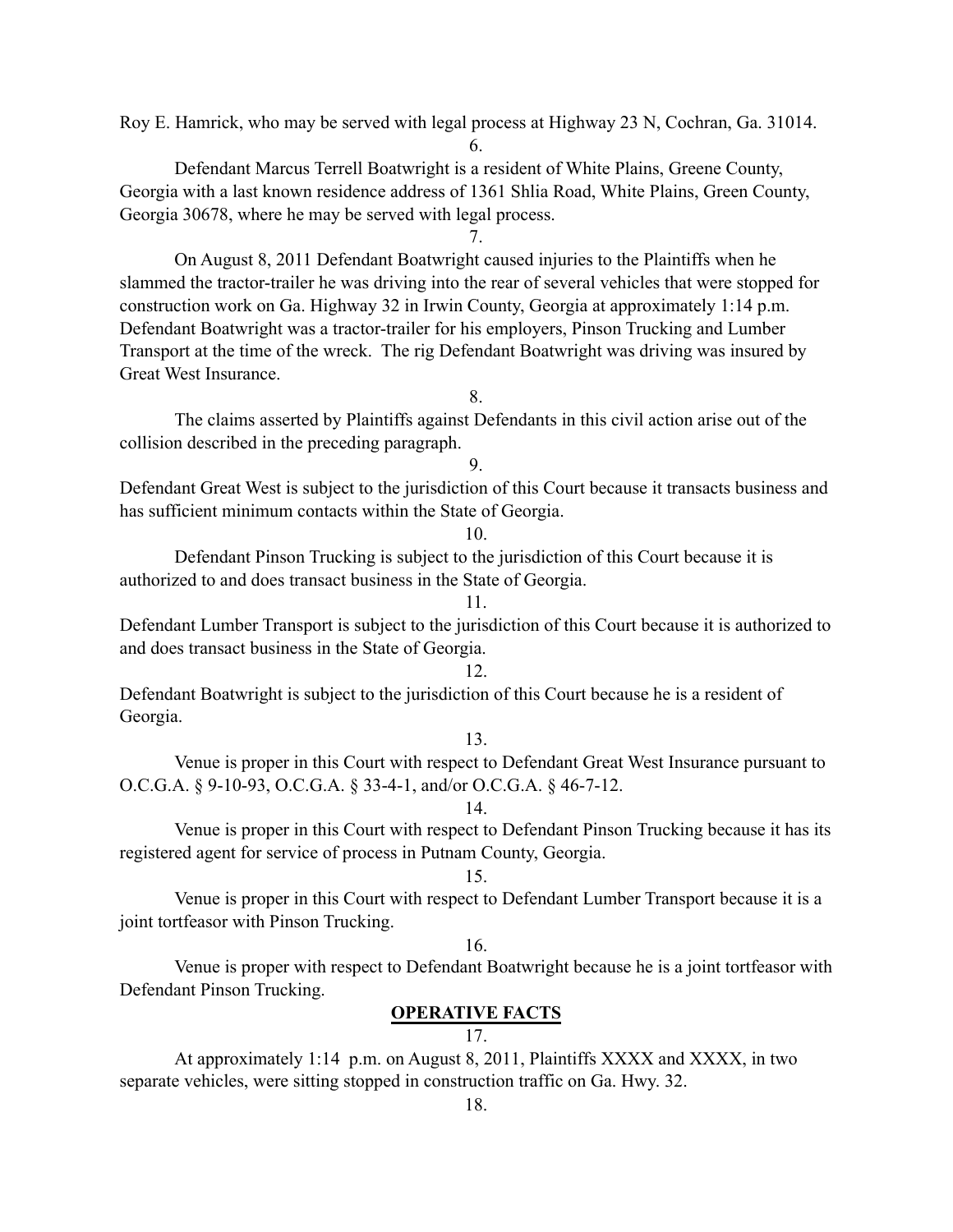As XXXX and XXXX and the other vehicles were sitting stopped, Defendant Boatwright was driving a tractor-trailer and approaching the stopped traffic from the rear.

19.

Defendant Boatwright however failed to slow his rig as he approached the stopped traffic and slammed into the line of stopped vehicles. The force of the collision caused serious personal injuries and property damage to Plaintiffs and their vehicles.

20.

At the time of the collision, Defendant Boatwright was an employee of Pinson Trucking. 21.

At the time of the collision, Defendant Boatwright was acting in the course and scope of his employer for Pinson Trucking.

22.

At the time of the collision, Defendant Boatwright was also an employee of Lumber Transport.

### 23.

At the time of the collision, Defendant Boatwright was also acting in the course and scope of his employment for Lumber Transport.

## 24.

Defendant Pinson Trucking is a motor common carrier for hire.

25.

Defendant Lumber Transport is a motor common carrier for hire.

26.

Defendant Great West Insurance provided liability insurance to Defendant Pinson Trucking under policy number GWP80693B.

27.

As a direct and proximate result of Defendants' Boatwright, Pinson Trucking and Lumber Transport negligence, Plaintiffs were seriously injured.

28.

Plaintiff did nothing wrong that caused or contributed to this wreck or their injuries in any way.

29.

As a result of the subject collision, Plaintiffs suffered and continue to suffer serious and painful injuries, both physical and mental.

30.

As a result of the collision, Plaintiffs have incurred past medical expenses and will likely incur future medical expenses. Plaintiffs continue to be disabled from their work and labor, has sustained a loss of income, and their physical health and quality of life have been significantly impaired.

31.

Defendant Boatwright's actions demand punitive damages for his entire want of care in operating his tractor-trailer in a construction zone without due regard for other traffic on the road. Defendants Pinson Trucking and Lumber Transport are vicariously liable for said punitive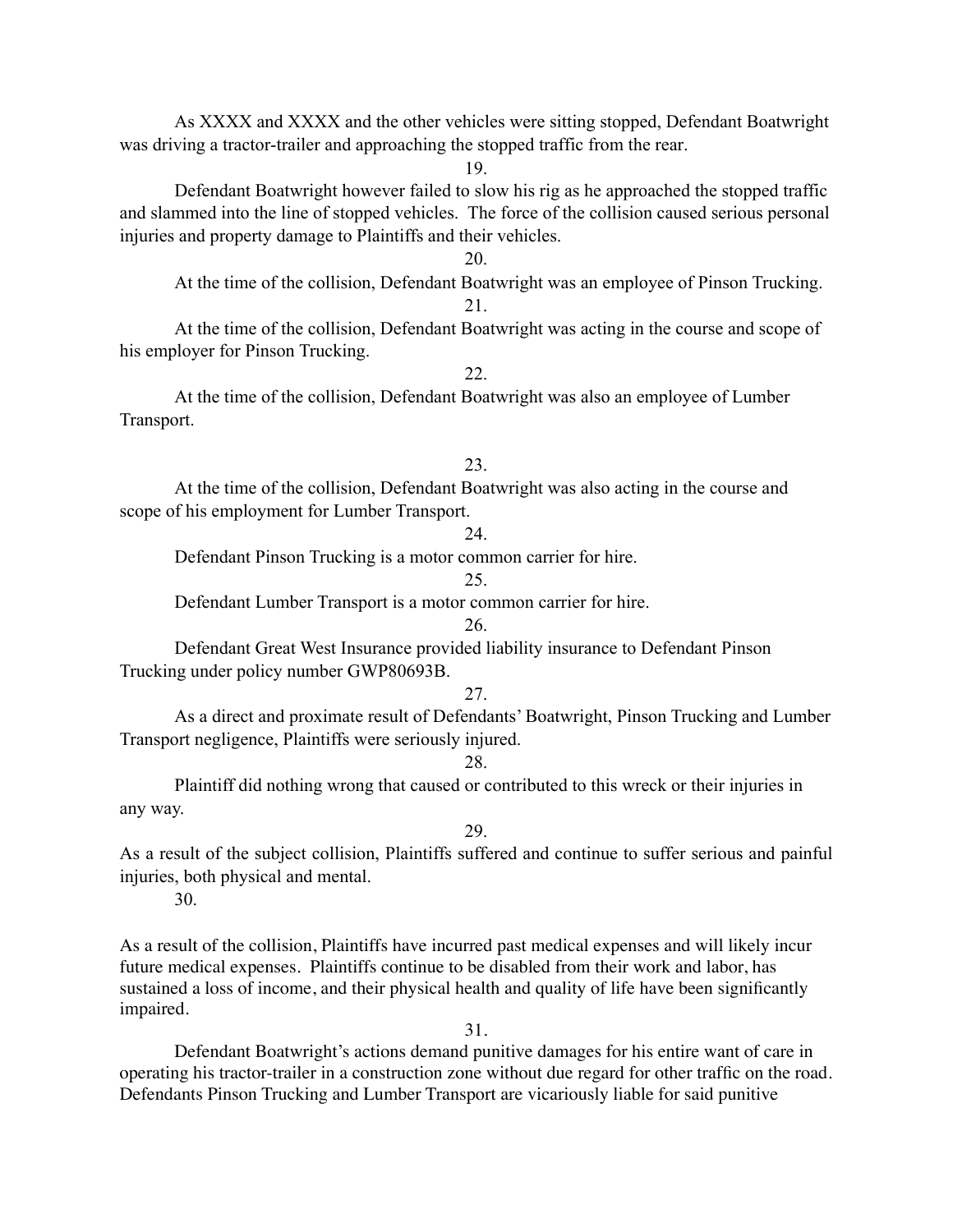damages.

## **LIABILITY OF THE DEFENDANTS**

## 32.

Defendant Pinson Trucking is liable under the doctrine of *respondeat superior* for the tortious acts and omissions of its agent and employee, Defendant Boatwright.

33.

Defendant Lumber Transport is liable under the doctrine of *respondeat superior* for the tortious acts and omissions of its agent and employee, Defendant Boatwright.

34.

Defendant Boatwright is liable for the following tortious acts and omissions, which include, but are not necessarily limited to, the following:

(a) Violating O.C.G.A. § 40-6-49 with such violation, and others, amounting to negligence per se;

(b) Failing to operate the tractor-trailer he was driving in a safe and prudent manner;

- (c) Traveling at a speed that was too fast under the circumstances;
- (d) Failing to keep a proper lookout for other traffic; and
- (e) Punitive damages.

## 35.

The conduct of Defendants Pinson Trucking, Lumber Transport and Boatwright, individually and in concert with each other, proximately caused the collision and resulting damages.

36.

Defendant Great West Insurance entered into a policy and contract of insurance with Defendant Pinson Trucking to provide liability coverage in the event of a motor vehicle accident involving Pinson Trucking, its employees and/or agents, and Defendant Boatwright.

37.

Plaintiffs are third-party beneficiaries under said contracts or policies of insurance and are entitled to receive payments from Defendant Great West Insurance for the negligence of Defendants Pinson Trucking and Boatwright.

## **DAMAGES CLAIMED**

## 38.

The damages claimed by Plaintiffs were proximately caused by the tortious acts and omissions of Defendants Pinson Trucking, Lumber Transport and Boatwright, for which they are liable jointly and severally.

39.

As a result of the above-described collision, Plaintiffs have sustained serious and painful injuries to their bodies and mind and continue to suffer mentally and physically. Plaintiffs likewise have incurred medical bills and lost income, and will continue to lose income and benefits in the future as a result of the collision. 40.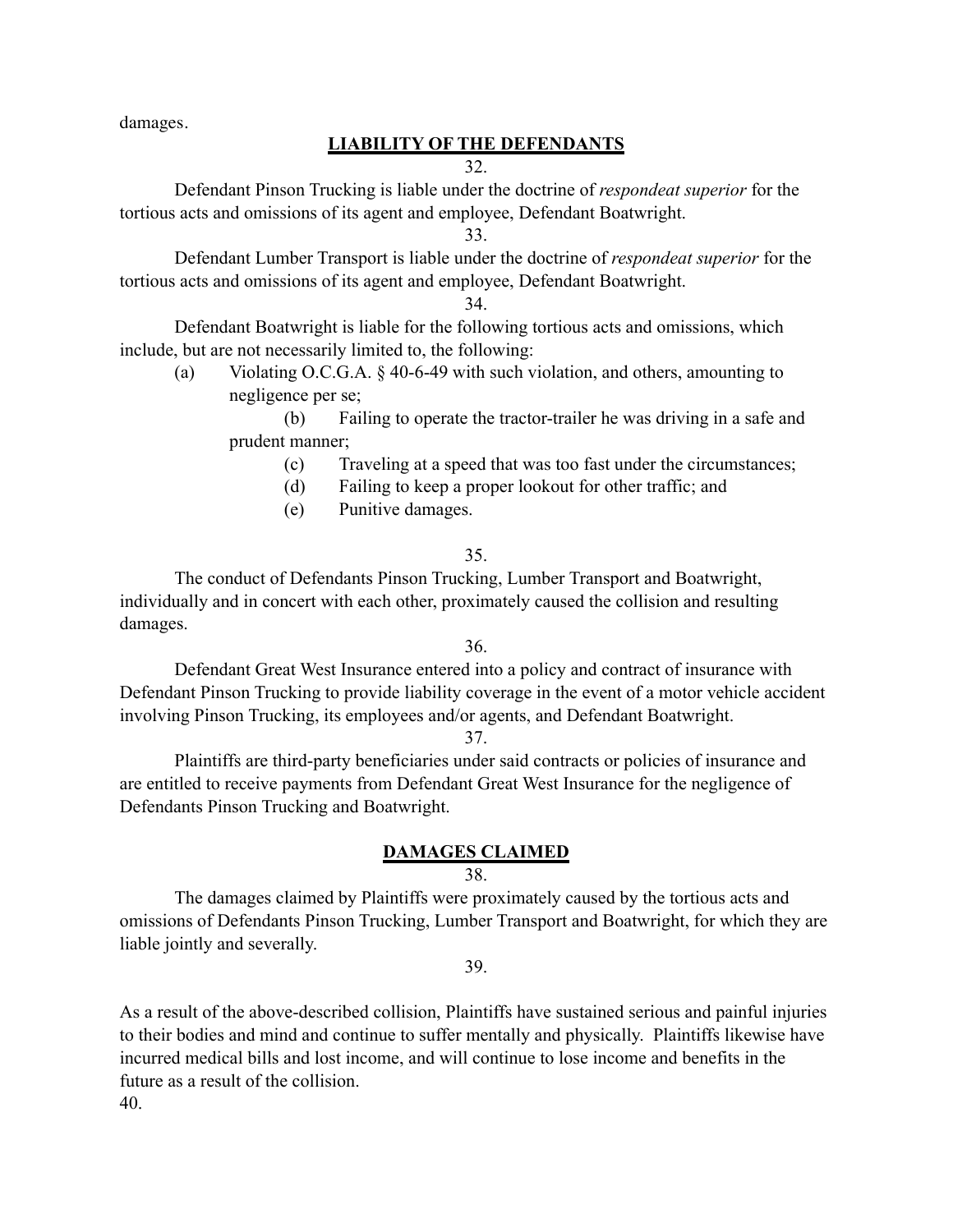Plaintiffs claim general damages for all elements of the mental and physical suffering they endured, endure, and will endure in the future, as defined by Georgia law and to be determined by the enlightened conscience of a fair and impartial jury.

41.

Plaintiffs claim as special damages their lost earnings, income and other benefits that they have incurred and will incur in the future because of this collision.

42.

Plaintiffs also claim as special damages their past and future medical expenses that have been incurred and will be incurred as a result of the injuries they sustained, in such amounts as the jury deems to be the reasonable value of those services.

43.

Plaintiffs also claim punitive damages against Defendants Pinson Trucking, Lumber Transport and Boatwright.

# **PRAYER FOR RELIEF**

## 44.

WHEREFORE Plaintiffs pray for the following relief:

- (a) That summons issue requiring the Defendants to appear as provided by
- law to answer this Complaint;
- (b) That the Plaintiffs have a trial by jury;

(c) That Plaintiffs have and recover all damages for all losses compensable under Georgia law as set forth above;

(d) That all costs be cast against the Defendants; and

• For such other and further relief as the Court shall deem just and appropriate.

This 22<sup>nd</sup> day of August, 2011.

[signatures on next page]

Respectfully

submitted,

# MCDONALD, CODY & COOK, LLC

By:

Matthew E. Cook